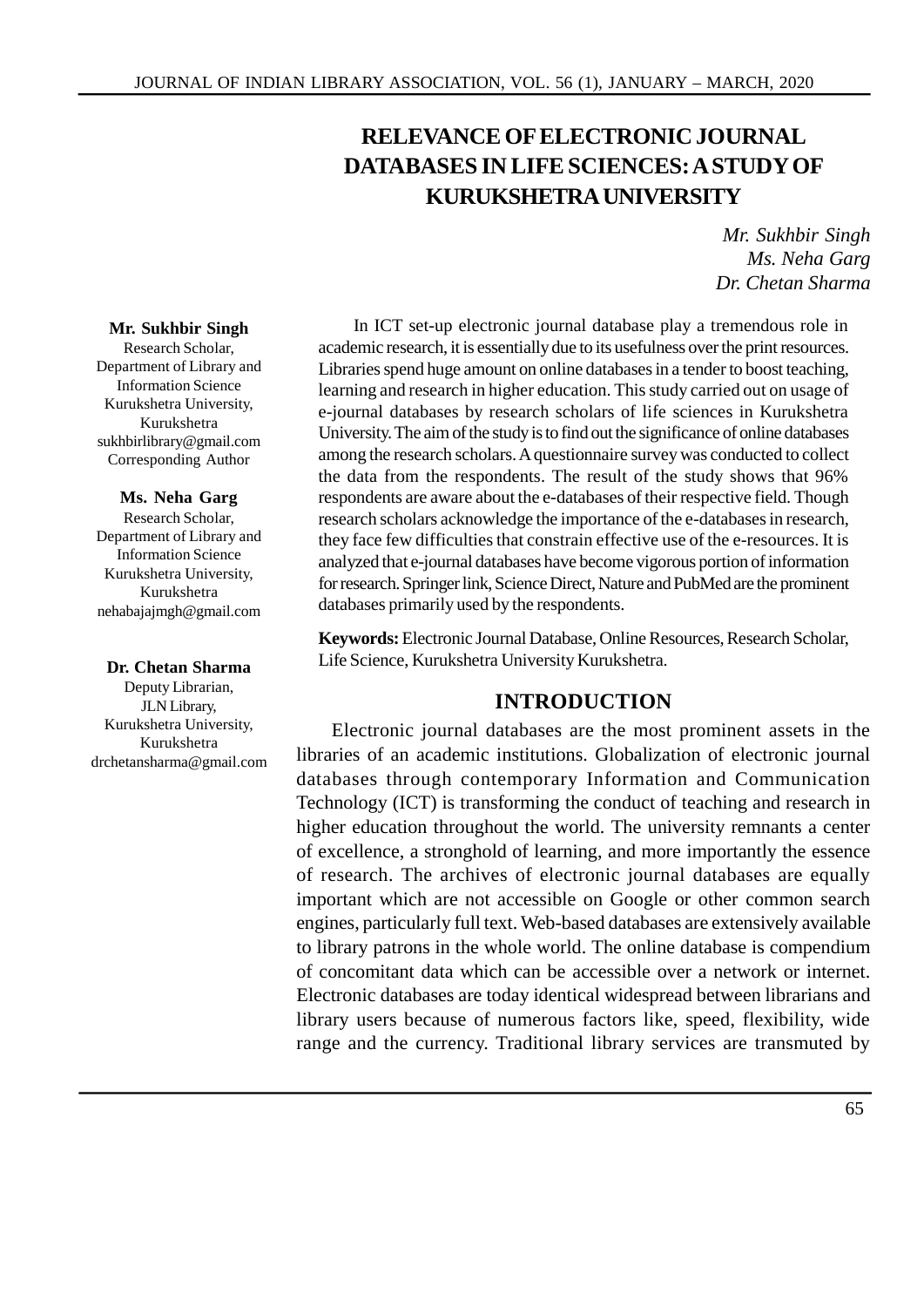technological expansion and it introduces several kind of electronic resources which strike academic libraries. The walls of library operations and services are extended due to hi-tech revolt observed in last few years. Electronic database provides several advantages over traditional print based resources to compromise current information because of various user friendly options, updateness and also offers innovative search capabilities, litheness in storage of results .by using electronic database we can access information without any limitation of time and location.

## **REVIEW OF LITERATURE**

A number of studies on usage of e-journal databases have been conducted at various levels, some of the reverent studies are discussed as below:

Bellary and Surve (2019) investigated that engineering databases are in high demand compared to other databases. ASCE, ASME, IEEE/ IEL, Springer, Science Direct, McGraw Hill ebooks and Pearson e-books were used rigorously among the academicians of Engineering in NMIMS, Mumbai. Parmar (2019) conducted a study on utilization of e-resources and databases in Agriculture and Veterinary universities of Hisar and found that 30% respondents of HAU used Krishikosh Repository, whereas 33% respondents used CeRA journals. Akinola et al. (2018) revealed that 66.40% respondents were aware about electronic database, 55.7% respondents used electronic database for research work among the respondents of University of Ibadan. The study also found that 9.2% respondents used electronic databases every month, whereas, 53.40% respondents used these occasionally. Ansari and Raza (2018) indicated that a respondents of Aligarh Muslim University use JSTOR mainly for research work. It is observed that field search was most collective search method, followed by phrase search. It is suggested that the use of JSTOR database can be increased, if researchers have frequent literacy programs. Larson (2017) investigates that among the respondents of University of Education, Winneba, Ghana most of the users were aware of the e-databases. The results shows that 31.37% faculty members used electronic database frequently, whereas, 27.45% respondents used it occasionally. Nwokedi et al. (2017) investigated that majority of respondents of University of Jos lecturers on campus were unaware of the existence of the online database and indicating, that the content of the Elsevier database relevant for learning, teaching and research. Adam (2017) explored that majority of academic staff in the university were fully aware of the availability of e-database, 38% respondents used database for research purpose, whereas, 23% respondents used it for study purpose. Gautam and Sinha (2017) carried out a study on the use of electronic resources among 53 research scholars and 45 faculty members of University of Allahabad, Uttar Pradesh. The study explored that only 39.79% faculty members and 43.87% research scholars were aware about E-resources. The study revealed that 17.34% respondents used e-resources for current development and 13.26% respondents used for research work. The authors found that ejournals were preferred by 28.56% respondents while 6.12% respondents preferred ETD.

Natarajan (2017) investigated a study on the use of electronic resources and services by 148 students of Social Science, Jimma University, Ethopia. The study explored that 85.8% respondents used e-resources daily while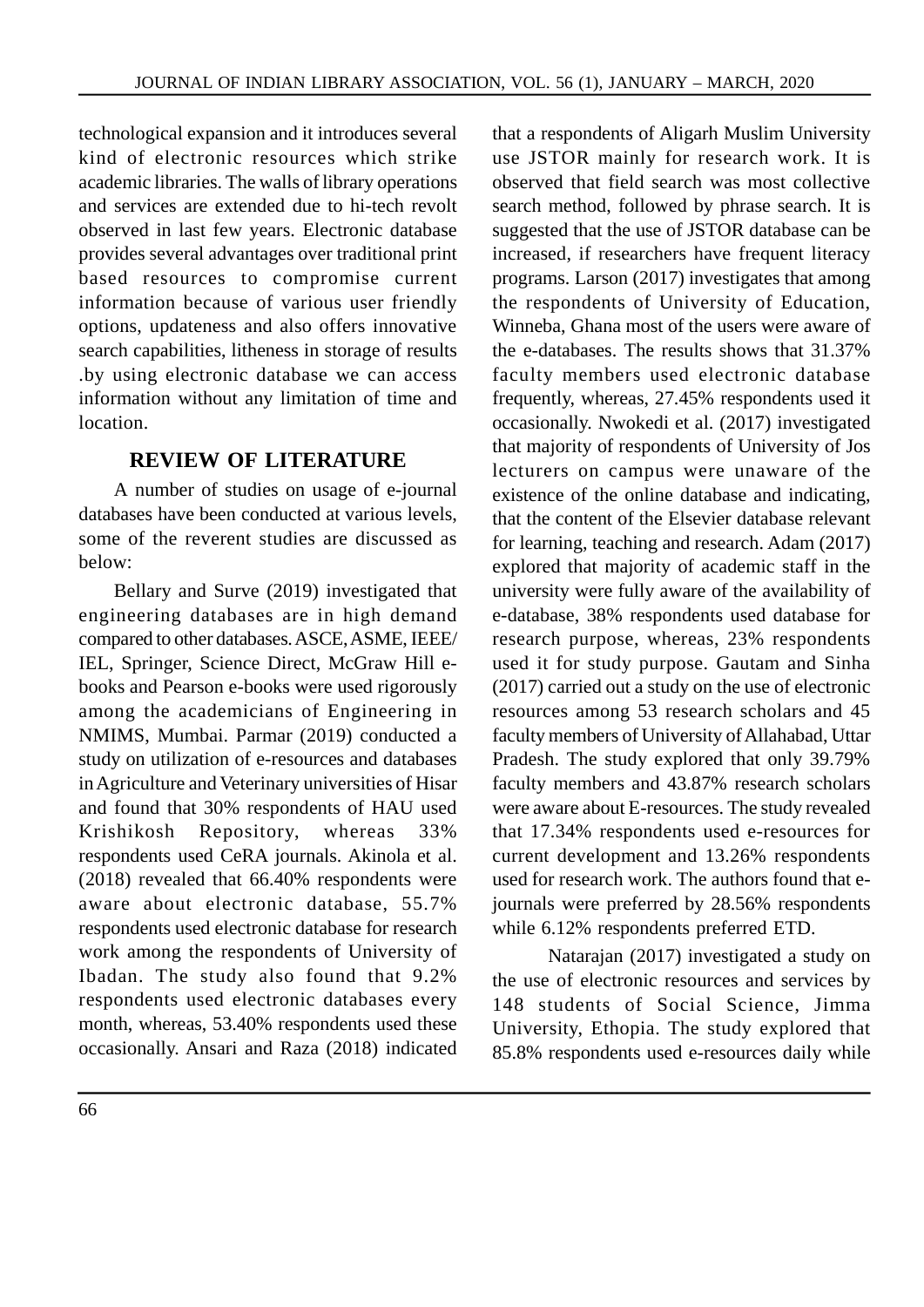9.4% respondents used e-resources occasionally. Study also showed that slow downloading was major obstacle while using e-resources. Singh and Verma (2017) conducted a study on the use of electronic resources by the Students and Researchers with special reference to Faculty of arts, B.H.U, Varanasi. The study concluded that majority of the respondents used the E-journals, e-books, and e-thesis. Kwadzo (2015) explored that 96.9% respondents were aware about database, 63.2% respondents used JSTOR database and 36.9% respondents used science direct database among the students of University of Ghana. Musa et al. (2015) found that research activities, theses writing, lecture notes, teaching, formulating writing for publication were the key aims for the use of electronic databases by the academics in UMYUK. Nazir (2015) conducted a study on research scholars and post graduate students of University of Kashmir and found that respondents from science faculty were 100% aware about e-resources. Major problem faced by the respondents was lack of awareness, lack of assistance from the resource personnel and library professionals. Singh (2013) conducted a study on the use of E-resources by 43 students, 24 Research Scholars and 12 Faculty Members of Indian Institute of Management, Ahmedabad. The study explored that 83.72% Students, 87.50% Research Scholars and 100% Faculty Members were well aware of E-resources. The study revealed that 62.50% research scholars and 75% Faculty Members used E-journal frequently. Velmurugan (2013) investigated the awareness and utilization of library electronic resources<br> **Department** among the faculty members of SKR Engineering College (SKREC) at Chennai. The study found that 62.8% respondents were aware about online resources of their respective field. 56.19 %

respondents faced problem of slow Internet that takes a lot of time to retrieve the relevant information.

#### **OBJECTIVES OF THE STUDY**

- 1. To determine the awareness level of electronic journal databases among the research scholars.
- 2. To determine the frequency of using electronic journal databases by researchers.
- 3. To ascertain the purpose of using electronic journal databases by the research scholars.
- 4. To study the challenges faced by research scholars in using electronic databases.

#### **RESEARCH METHODOLOGY**

The data was collected using the questionnaire method in the life science departments of Kurukshetra University i.e. Zoology, Botany, Microbiology, Biochemistry, Biotechnology. Total population of research scholars in Life Science disciplines is 59. Questionnaire were distributed among the 59 research scholars. Appropriate time was given to the users to provide the information. A detailed conversation was also made with the research scholars on diverse questions inquired in the questionnaire. 51 filled questionnaires were received back and 50 questionnaires were found in order for analysis. Suggestions given by the students were noted and incorporated in the analysis.

## **DATA ANALYSIS AND INTERPRETATION Wise Distribution of Respondents**

The target population of the study is the research scholars of Life Science disciplines of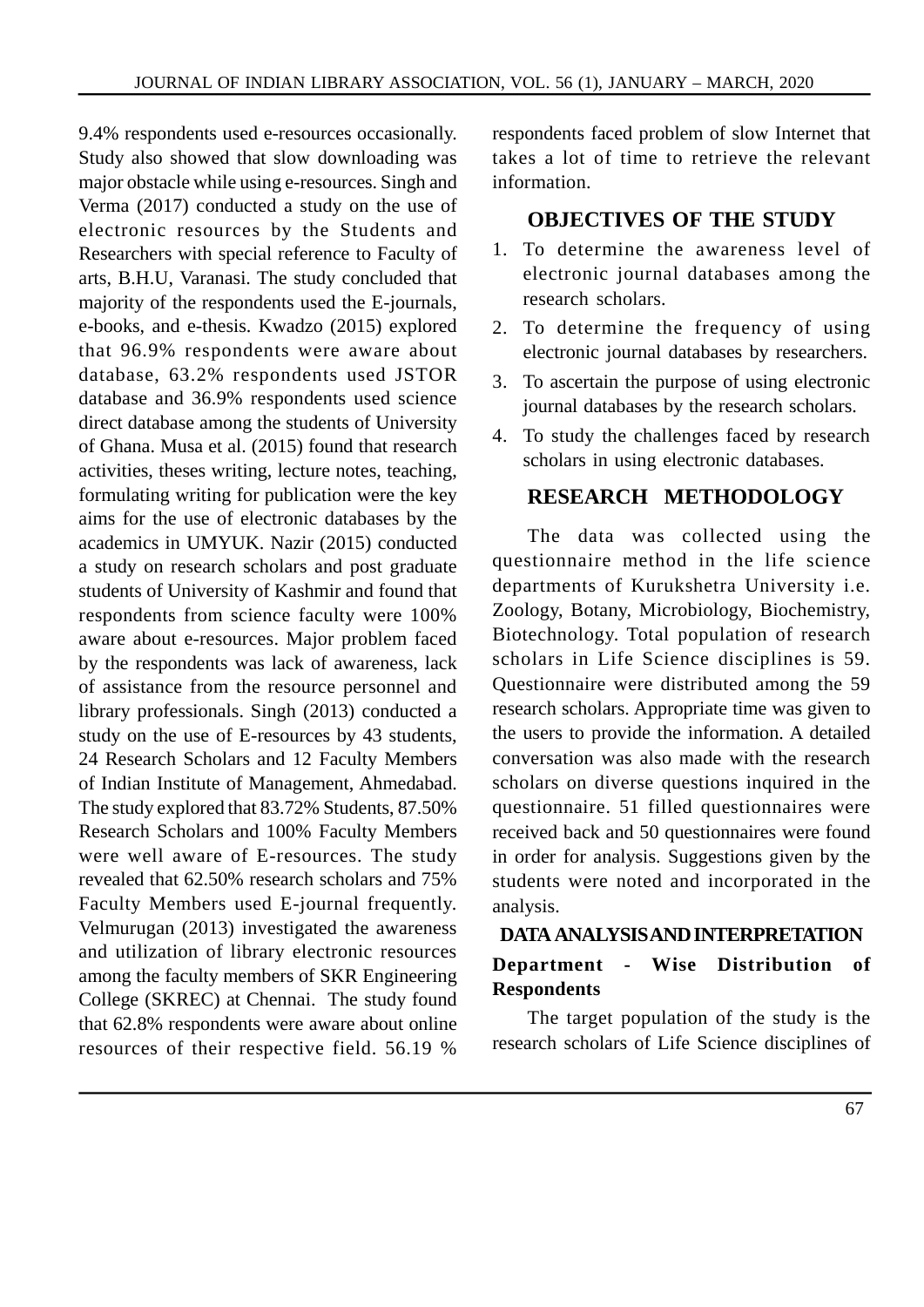Kurukshetra University. The table 1 shows the discipline-wise population under the study.

## Table 1: Department- Wise Distribution of Respondents

| <b>Departments</b> | <b>Respondents</b> |
|--------------------|--------------------|
| Zoology            | 11(22%)            |
| <b>Botany</b>      | 11(22%)            |
| Microbiology       | 09 (18%)           |
| Biochemistry       | 10(20%)            |
| Biotechnology      | 09 (18%)           |
| <b>Total</b>       | 50 (100%)          |

Table 1 shows that more or less equal number of respondents of each discipline is the part of population under study.11 (22%) respondents from each Zoology and Botany, 9 (18%) from Microbiology, 10 (20%) from Biochemistry and 9 (18%) from Biotechnology department have been covered in the study.

#### **Gender- wise Distribution of respondents**

Table 2 shows gender wise distribution of respondents of life science discipline. The data shows that 15 (30.00%) respondents are male, whereas 35 (70.00%) respondents are female. Population of female respondents is high as compare to male respondents

| Table 2: Gender- wise Distribution of |  |
|---------------------------------------|--|
| respondents                           |  |

| Gender | <b>Respondents</b> |
|--------|--------------------|
| Male   | 15 (30.00%)        |
| Female | 35 (70.00%)        |
| Total  | $50(100\%)$        |

## **Awareness of Electronic Database**

Table 3 shows the awareness of Electronic databases among the research scholars of life science discipline. Data shows that majority of the respondents i.e. 48 (96%) are aware about electronic database, whereas 2 (4%) respondents are not aware about the electronic databases. The result shows that research scholars are very much concerned about the e-databases of their respective field.

|  | Table 3: Awareness of Electronic Databases |  |
|--|--------------------------------------------|--|
|--|--------------------------------------------|--|

| <b>Awareness of</b><br><b>Electronic</b><br><b>Databases</b> | <b>Respondents</b> |
|--------------------------------------------------------------|--------------------|
| Yes                                                          | 48 (96.00%)        |
| Nο                                                           | $02(4.00\%)$       |
| Total                                                        | $50(100\%)$        |

#### **Source of Awareness of Electronic Databases**

Table 4 shows the sources of awareness of electronic databases. 45 (93.75%) respondents get aware of electronic databases through supervisor whereas 40 (83.33%) respondents know about the electronic databases through their colleagues. 35 (72.91%) respondents get awareness of e-databases through internet. Library plays an important role as a good number of respondents get awareness regarding the edatabases through various sources of library. 6 (12.5%) respondents get aware through library staff, whereas, 5 (10.41%) respondents know about the electronic databases through library websites, followed by library orientation with 2 (4.16%) respondents.

| Table 4: Source of Awareness of Electronic |  |
|--------------------------------------------|--|
| Databases                                  |  |

|         | Dalabascs                   |                    |
|---------|-----------------------------|--------------------|
| Sl. No. | <b>Sources of Awareness</b> | <b>Respondents</b> |
|         | Supervisor                  | 45 (93.75%)        |
| 2       | Internet                    | 35 (72.91%)        |
| 3       | Colleagues                  | 40 (83.33%)        |
|         | <b>Library Websites</b>     | $05(10.41\%)$      |
| 5       | <b>Library Staff</b>        | 06 (12.50%)        |
| 6       | <b>Library Orientation</b>  | 02(4.16%)          |
|         |                             |                    |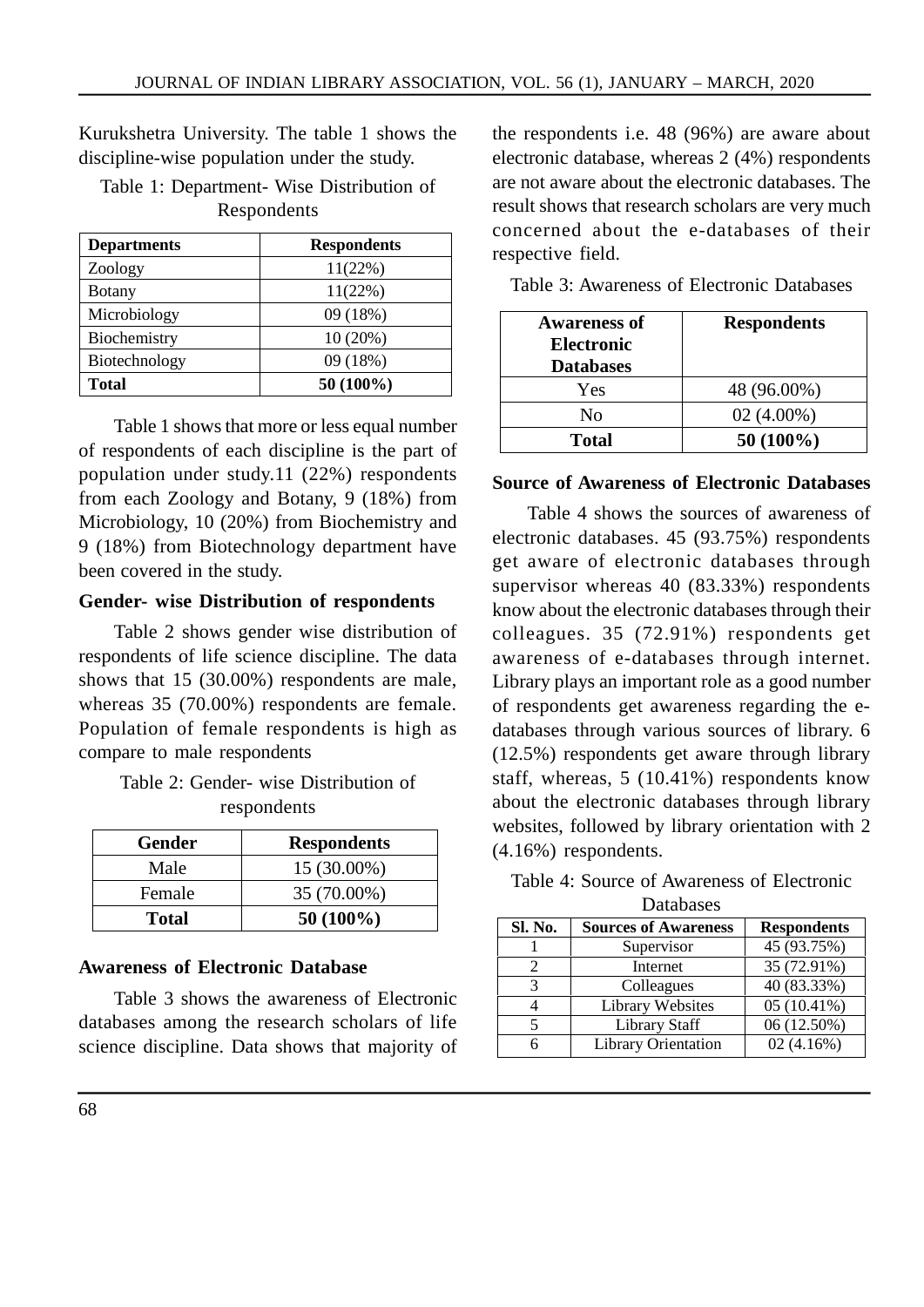## **Frequency of Free Internet Searching for E-Databases**

Table 5 shows about frequency of free internet searching for e-databases. The data indicates that majority of respondents i.e. 42 (87.5%) surf internet daily for access of edatabases of their choice. 4 (8.33%) respondents search e-database twice a week through internet followed by 2 (4.16%) respondents who search e-database thrice a week for the same.

### Table 5: Frequency of Free Internet Searching for E-Databases

| Sl. No. | <b>Frequency</b> | <b>Respondents</b> |
|---------|------------------|--------------------|
|         | Daily            | 42 (87.5%)         |
|         | Twice a Week     | 04 (8.33%)         |
|         | Thrice a week    | 02(4.16%)          |
|         | Fortnightly      |                    |

### **Frequency of Use of Various Electronic Databases**

Table 7 indicates Electronic database used by the respondents. 38 (79.16%) respondents use Science Direct 3-4 times in a week, whereas, 35

## **Awareness of the Electronic Databases Available in the Library**

Table 6 shows that  $29$  (60.41%) respondents are aware of the electronic databases available in the library, whereas, 19(39.58%) respondents are not aware with the availability of the electronic databases. It is really surprising that almost 40% of the respondents are not aware about the availability of the e-databases of their respective field in the library; it means they are not seriously involved in their research work.

Table 6: Awareness of the Electronic Databases Available in the Library

| <b>Awareness of E-Databases</b> | <b>Respondents</b> |
|---------------------------------|--------------------|
| Yes                             | 29(60.41%)         |
| Nο                              | 19(39.58%)         |
| <b>Total</b>                    | 48(100%)           |

(72.91%) respondents use Springer link 3-4 times in a week, followed by 32(66.66%) respondents make use of PubMed. Nature is used by 24 (50.00%) respondents 3-4 times in week, whereas 24 (50.00%) respondents prefer to use Medline

| Sl.            | Electronic database               | 3-4 Times in  | 1-2 Times in | Once in a   | Don't Use    |
|----------------|-----------------------------------|---------------|--------------|-------------|--------------|
| No.            |                                   | a Week        | a Week       | Week        |              |
|                | Springer Link                     | 35(72.91%)    | 10(20.83%)   | $2(4.16\%)$ | $1(2.08\%)$  |
| 2              | <b>JSTOR</b>                      | 7(14.58%)     | $5(10.41\%)$ | 32(66.66%)  | $4(8.33\%)$  |
| 3              | <b>Science Direct</b>             | 38(79.16%)    | 9(18.75%)    | $1(2.08\%)$ | ---          |
| $\overline{4}$ | PubMed                            | 32(66.66%)    | 12(25.00%)   | 3(6.25%)    | $1(2.08\%)$  |
| 5              | Nature                            | 24(50.00%)    | 15(31.25%)   | 7(15.58%)   | $2(4.16\%)$  |
| 6              | PubChem                           | $14(29.16\%)$ | 17(35.41%)   | 15(31.25%)  | $2(4.16\%)$  |
| 7              | Medline                           | 9(18.75%)     | 24(50%)      | 10(20.83%)  | $5(10.41\%)$ |
| 8              | <b>Biological Science Collect</b> |               | $4(8.33\%)$  | 33(68.75%)  | 11(22.91%)   |
| 9              | SageOARE                          | $1(2.08\%)$   | 2(4.16%)     | 30(62.5%)   | 15(31.25%)   |
| 10             | <b>Biomed Central</b>             | $1(2.08\%)$   | 3(6025%)     | 29(60.41%)  | 15(31.25%)   |
| 11             | <b>American Chemical Society</b>  | $5(10.41\%)$  | 32(66.66%)   | 9(18.75%)   | $2(4.16\%)$  |

Table 7: Frequency of Use of Various Electronic Databases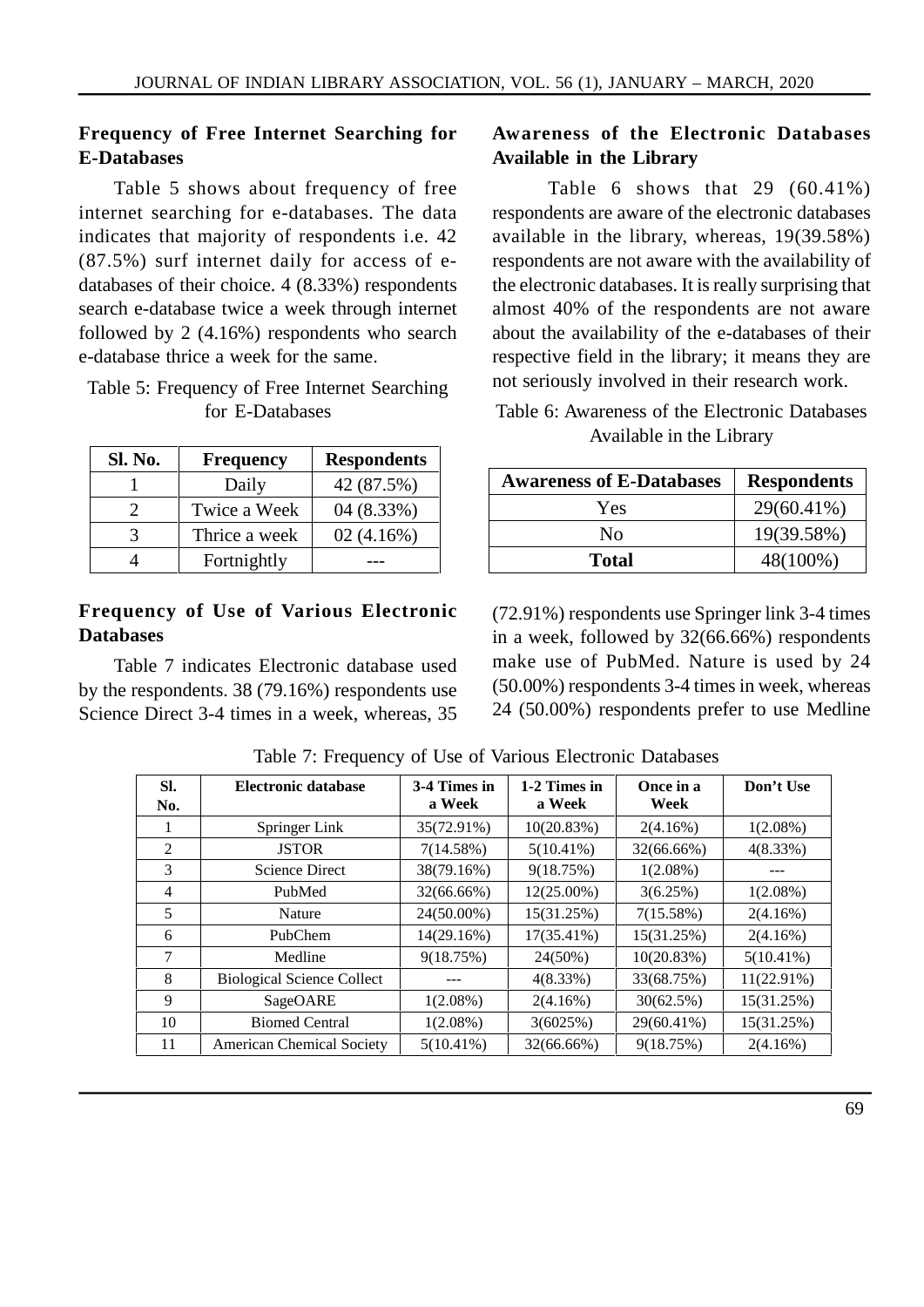1-2 times in a week. American Chemical Society, a most renowned electronic database is used 1-2 times in a week by only 5 (10.41%) respondents. The number of e-databases i.e. Biological Science Collect, JSTOR, SageOARE and Biomed Central are used once in a week by 33 (68.75%), 32 (66.66%), 30 (62.5%) and 29 (60.41%) respondents respectively. 14 (29.16%) respondents prefer to use PubChem 3-4 times in a week.

### **Tools Used to Access the Electronic Databases**

Table 8 shows about the tools used to access the electronic databases by the research scholars. The data reveals that 41 (85.41%) respondents use personal computer for accessing the electronic databases. 29 (60.41%) respondents use cell phone for accessing e-databases, whereas 21 (43.75%) respondents use university library e-learning computer centre for accessing edatabases. Only 6 (12.5%) respondents make the use of internet café to access the electronic database of their choice.

Table 8: Tools Used to Access the Electronic Databases

| Sl.<br>No.     | <b>Tools used to Access</b><br>e Database | <b>Respondents</b> |
|----------------|-------------------------------------------|--------------------|
|                | Personal computers                        | 41(85.41%)         |
| $\overline{c}$ | Cell Phone                                | 29(60.41%)         |
| 3              | Internet cafe facilities                  | $6(12.50\%)$       |
| 4              | University Library                        | 21(43.75%)         |
|                | e-learning computer centre                |                    |

## **Purpose of Using Electronic Databases**

Table 9 shows various purposes of using electronic databases by the respondents. Majority of the respondents i.e. 37 (77.08%) use electronic database for research work. 23 (47.91%) respondents use electronic database for updating subject knowledge, whereas, 19 (39.58%

respondents use electronic database for internal and external presentation. The data also reveals that 15 (31.25%) respondents use electronic database for preparing notes for lectures, whereas 11 (22.91%) respondents use electronic database for writing report. Only 9 (18.75%) respondents use electronic database for current awareness.

Table 9: Purpose of Using Electronic Databases

| SI.<br>No.              | <b>Purpose of Using</b><br><b>Electronic Databases</b> | <b>Respondents</b> |
|-------------------------|--------------------------------------------------------|--------------------|
|                         | For research Work                                      | 37(77.08%)         |
| 2                       | To update subject Knowledge                            | 23(47.91%)         |
| 3                       | For preparing lecture notes                            | 15(31.25%)         |
| 4                       | For writing report                                     | $11(22.91\%)$      |
| $\overline{\mathbf{5}}$ | For current awareness                                  | 9(18.75%)          |
| 6                       | For internal and                                       | 19(39.58%)         |
|                         | external presentation                                  |                    |

#### **Impact of Electronic Database on Research**

Table 10 indicates the impact of using electronic database on research. The data shows that 30 (62.50%) respondents opined that use of electronic database has great impact on research. 15 (31.25%) respondents opined that electronic database has moderate impact on research, whereas, only 3 (6.25%) respondents feel that there is no impact of electronic database on research.

Table 10: Impact of Electronic Database on Research

| SI.<br>No. | <b>Impact of Using</b><br><b>Electronic Databases</b> | <b>Respondents</b> |
|------------|-------------------------------------------------------|--------------------|
|            | No impact                                             | 3(6.25%)           |
|            | Great impact                                          | $30(62.50\%)$      |
|            | Moderate impact                                       | 15(31.25%)         |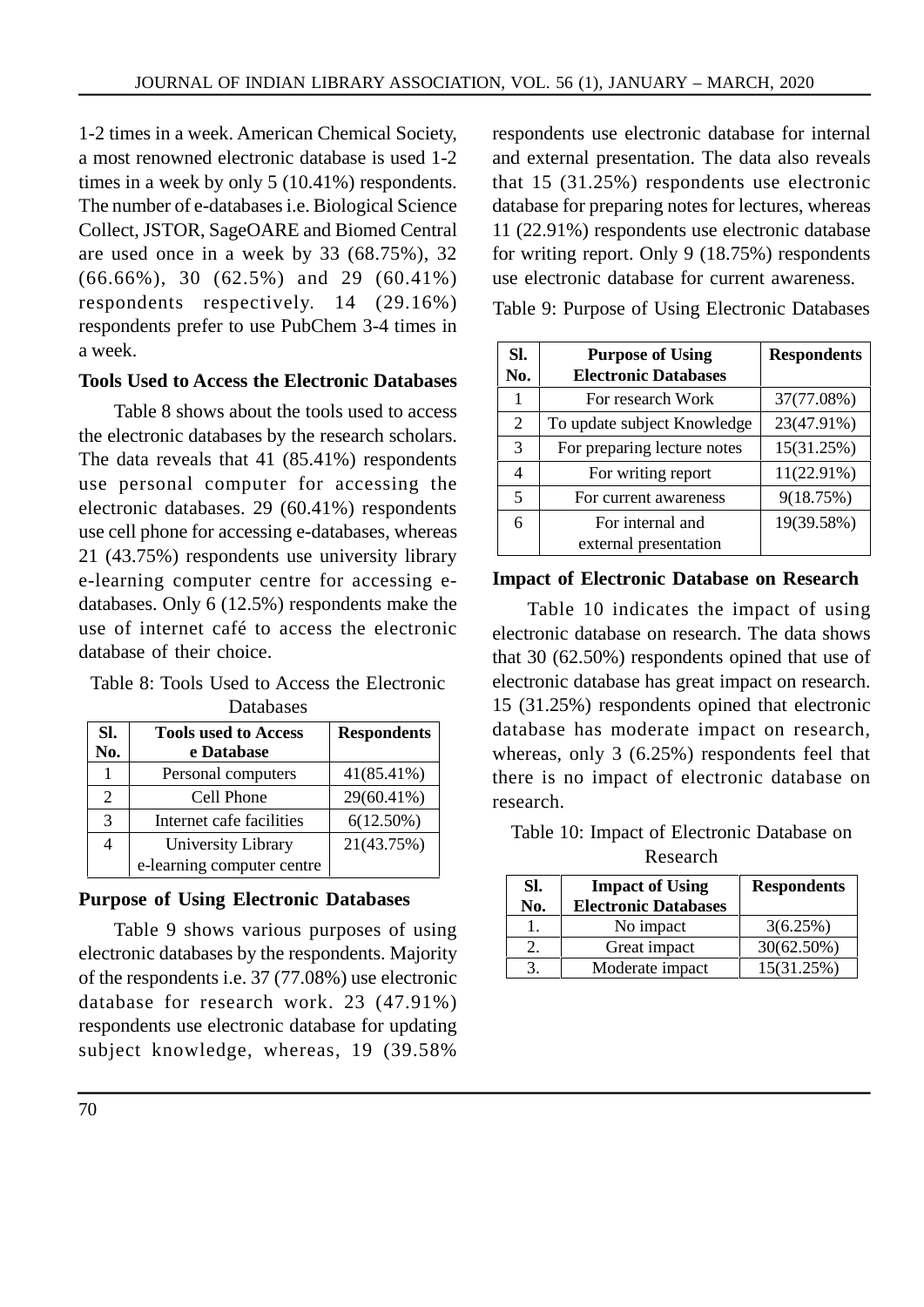## **Challenges Faced while Using Electronic Databases**

Table 11 reveals the challenges faced by the research scholars while using electronic databases. 36 (75%) respondents face slow internet connectivity in department/ institution while accessing electronic database, whereas, 29 (60.41%) respondents opined that lack of desired information is a barrier while accessing electronic databases. 21 (43.72%) respondents face lack of archives, whereas 17 (35.41%) respondents are not able to get relevant databases of their respective field.

## Table 11: Challenges Faced while Using Electronic Databases

| SI.           | <b>Challenges Faced while</b>      | <b>Respondents</b> |
|---------------|------------------------------------|--------------------|
| No.           | <b>Using Electronic Databases</b>  |                    |
| 1             | low internet connectivity in the   | 36(75%)            |
|               | department/institution             |                    |
| $\mathcal{L}$ | Lack of information literacy skill | $2(4.16\%)$        |
| 3             | Lack of desired information        | 29(60.41%)         |
| 4             | Lack of Archives                   | 21(43.72%)         |
| 5             | Lack of up to datedness            | 4(8.33%)           |
| 6             | Lack of relevant databases         | $17(35.41\%)$      |

## **CONCLUSION**

The study concluded that electronic journal databases substantiate a vital source of information for researchers as well as other professionals. As e-databases are easily accessible, researchers focused on e-journals in contrast to print journals. The results of the study shows that research scholars of Life Science discipline procure a major benefit from the electronic journal databases for their research works. A large number of research scholars are well aware of electronic database, majority of the respondents frequently use e-databases of their respective discipline, they are highly dependent

on e-journal databases. Science Direct and Springer are the most preferred databases among the researchers. More than 62% research scholars feel that e-databases have great impact on their research. But a huge number of respondents face the problem of slow internet connectivity and lack of desired information. Being in the cloud era problems are still existing at a large, technology is transforming with a great speed but it is observed on the basis of multiple studies that problem faced by the respondents are not receding. The authorities in higher education system need to review the technological issues to provide the flawless access of e-resources to their users, so that they can make the maximum and appropriate use of the subscribed resources by the institution.

Evidence: Multidisciplinary Journal of Information and Applied Informatics. Volume 1 (1) 2017

### **REFERENCES**

- 1. Adam, U. A. (2017). Awareness and Use of Online Scholarly Database by Academics of Kaduna State University, Nigeria. Evidence: Multidisciplinary Journal of information and Applied Informatics 1(1).
- 2. Akinola, A. O., Shorunke, O. A., Ajayi, S. A., Odefadehan, O. O., & Ibikunle, F. L. (2018). Awareness and use of electronic databases by postgraduates in the University of Ibadan. *Library Philosophy and Practice*, 1.
- 3. Ansari, N. A., & Raza, M. M. (2018). Usage of JSTOR Database Among Research Scholars in the Faculty of Social Science, Aligarh Muslim University. *DESIDOC Journal of Library & Information Technology*, *38*(3), 208-212.